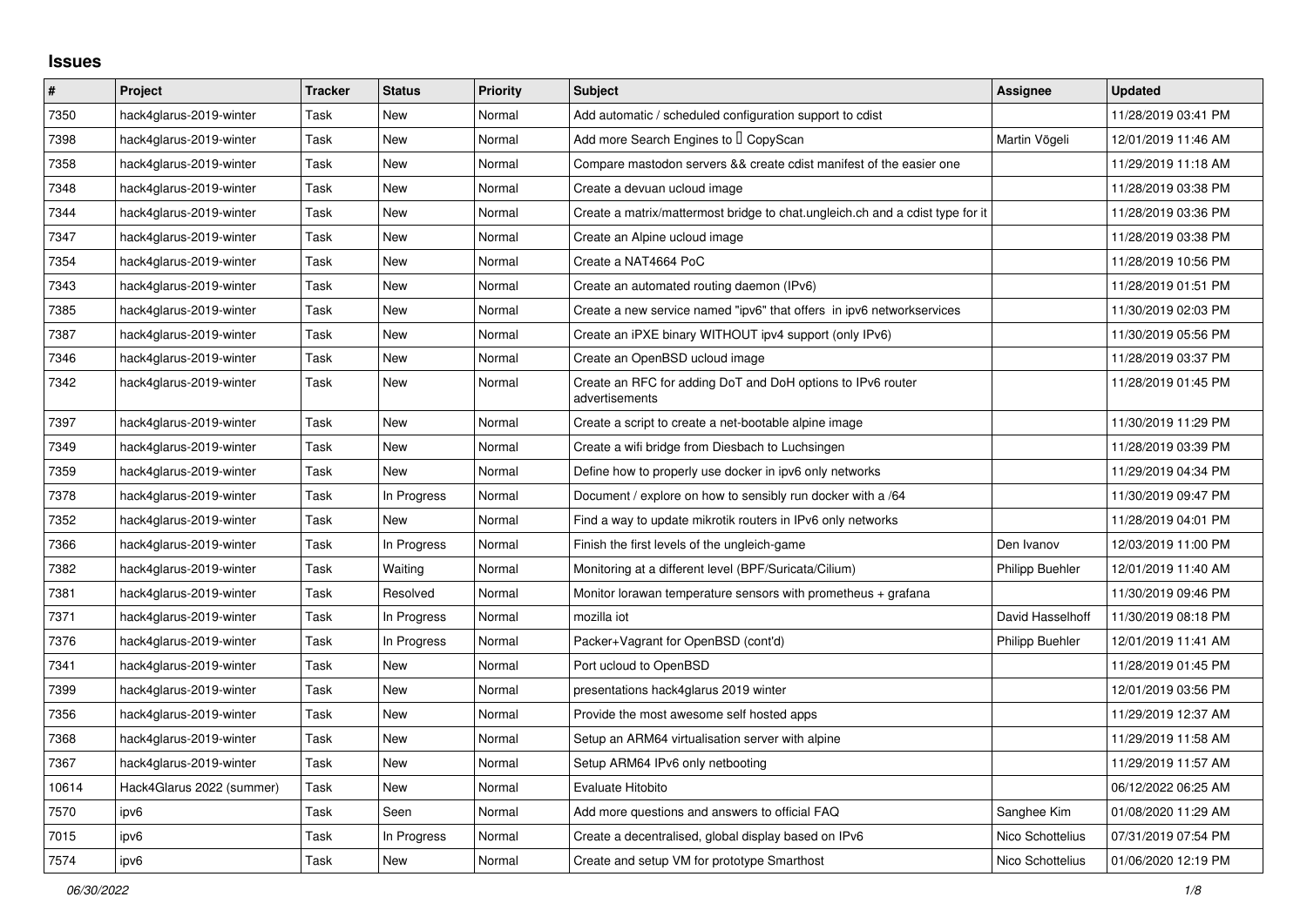| $\vert$ # | Project             | <b>Tracker</b> | <b>Status</b> | <b>Priority</b> | Subject                                                                                                      | <b>Assignee</b>    | <b>Updated</b>      |
|-----------|---------------------|----------------|---------------|-----------------|--------------------------------------------------------------------------------------------------------------|--------------------|---------------------|
| 6405      | ipv6                | Task           | New           | Normal          | Create a new IPv6 game (working title: IPv6 treasure hunt)                                                   | Nico Schottelius   | 05/01/2019 11:38 PM |
| 7405      | ipv6                | Task           | In Progress   | Normal          | Explore IPv6 compatible IoT devices                                                                          | Nico Schottelius   | 12/02/2019 04:09 PM |
| 8235      | ipv6                | Task           | In Progress   | Normal          | Fix software to bind on IPv6 by default                                                                      | Nico Schottelius   | 06/29/2020 10:39 PM |
| 7568      | ipv6                | Task           | New           | Normal          | Incoming SMTP IPv4 proxy                                                                                     | Nico Schottelius   | 01/31/2022 01:09 PM |
| 7569      | ipv6                | Task           | New           | Normal          | IPv6 only DNS                                                                                                | Nico Schottelius   | 01/05/2020 04:12 PM |
| 10238     | ipv6                | Task           | Waiting       | Normal          | ipv6-only DNS setup is misleading and misconfigured                                                          | Nico Schottelius   | 01/31/2022 01:36 PM |
| 8237      | ipv6                | Task           | New           | Normal          | Modify flask to bind on IPv6 by default                                                                      | Nico Schottelius   | 06/29/2020 10:41 PM |
| 8238      | ipv6                | Task           | New           | Normal          | Modify nodejs to bind on IPv6 by default                                                                     | Nico Schottelius   | 06/29/2020 10:42 PM |
| 8236      | ipv6                | Task           | New           | Normal          | Modify python3 -m http.server to bind to IPv6 by default                                                     | Mondi Ravi         | 06/29/2020 10:45 PM |
| 7566      | ipv6                | Task           | Feedback      | Normal          | Outgoing SMTP smarthost                                                                                      | Nico Schottelius   | 01/10/2020 09:44 PM |
| 10239     | ipv6                | Task           | New           | Normal          | Recursive DNS, visible on IPv4, acting as a proxy to enable visibility of<br>data from IPv6 only DNS servers |                    | 01/31/2022 01:49 PM |
| 7704      | ipv6                | Task           | In Progress   | Normal          | Regular vendor pings (1x/month) for IPv6 compatibility                                                       | Nico Schottelius   | 02/08/2020 08:25 PM |
| 7573      | ipv6                | Task           | New           | Normal          | Spamlike message filtering                                                                                   | Nico Schottelius   | 01/06/2020 12:15 PM |
| 7523      | ipv6                | Task           | New           | Normal          | TCP/UDP Services supported by IP4-to-IP6 incoming proxy and NAT64<br>outgoing gateway                        | Moris Jones        | 01/05/2020 04:02 PM |
| 8094      | ipv6                | Task           | In Progress   | Normal          | Test ubiquiti UAP-AC-Lite, UAP-AC-LR and UAP-AC-Pro-Gen2 in IPv6<br>only networks                            | Nico Schottelius   | 05/31/2020 06:40 PM |
| 7761      | Open Infrastructure | Task           | In Progress   | Immediate       | uncloud v2                                                                                                   | Nico Schottelius   | 12/18/2021 09:14 PM |
| 6794      | Open Infrastructure | Task           | In Progress   | Urgent          | Find out why request tracker crashes from time to time and fix it                                            | Yury Komarov       | 07/08/2019 03:33 PM |
| 6762      | Open Infrastructure | Task           | <b>New</b>    | High            | Allow IPv6 only hosts to properly send emails to IPv4 only hosts                                             | Nico Schottelius   | 06/03/2019 04:18 PM |
| 6869      | Open Infrastructure | Task           | In Progress   | High            | Challenge OpenStack and OpenNebula with ucloud                                                               | Nico Schottelius   | 08/09/2021 03:20 PM |
| 6465      | Open Infrastructure | Task           | In Progress   | High            | Expire the password reset link [datacenterlight, dynamicweb]                                                 | Mondi Ravi         | 07/15/2019 01:34 PM |
| 6279      | Open Infrastructure | Task           | Seen          | High            | Implement different payment cycles for VMs                                                                   | Mondi Ravi         | 06/24/2019 07:43 PM |
| 6435      | Open Infrastructure | Task           | Feedback      | High            | Improvements for IPv6.work v1.0                                                                              | Nico Schottelius   | 03/19/2019 05:16 AM |
| 6877      | Open Infrastructure | Task           | In Progress   | High            | Start the first VMs on place9 cluster using ucloud (ucloud v1)                                               | Nico Schottelius   | 08/30/2019 12:09 PM |
| 6395      | Open Infrastructure | Task           | New           | Normal          | Add a FreeBSD NOINET image for ipv6onlyhosting.com                                                           |                    | 05/01/2019 10:59 AM |
| 8916      | Open Infrastructure | Task           | In Progress   | Normal          | Add DNS over TLS or HTTP support in DCL                                                                      | Nico Schottelius   | 02/18/2021 04:21 PM |
| 7190      | Open Infrastructure | Task           | Seen          | Normal          | Add mdadm monitoring via prometheus                                                                          | Jin-Guk Kwon       | 10/04/2019 03:36 PM |
| 9516      | Open Infrastructure | Task           | New           | Normal          | Add proxy protocol support for IPv4<->IPv6 proxies to enable client IP<br>information pass through           | Nico Schottelius   | 07/17/2021 07:43 PM |
| 5929      | Open Infrastructure | Task           | New           | Normal          | Add public kubernetes support                                                                                | Nico Schottelius   | 11/01/2018 04:29 PM |
| 7629      | Open Infrastructure | Task           | New           | Normal          | Add referral link system in dynamicweb (DCL, IPv6OnlyHosting etc)                                            | <b>Ahmed Bilal</b> | 01/20/2020 09:27 AM |
| 7179      | Open Infrastructure | Task           | Waiting       | Normal          | Add Slowdown/Cooldown in TOTP verification/serializer                                                        | Nico Schottelius   | 09/30/2019 11:51 AM |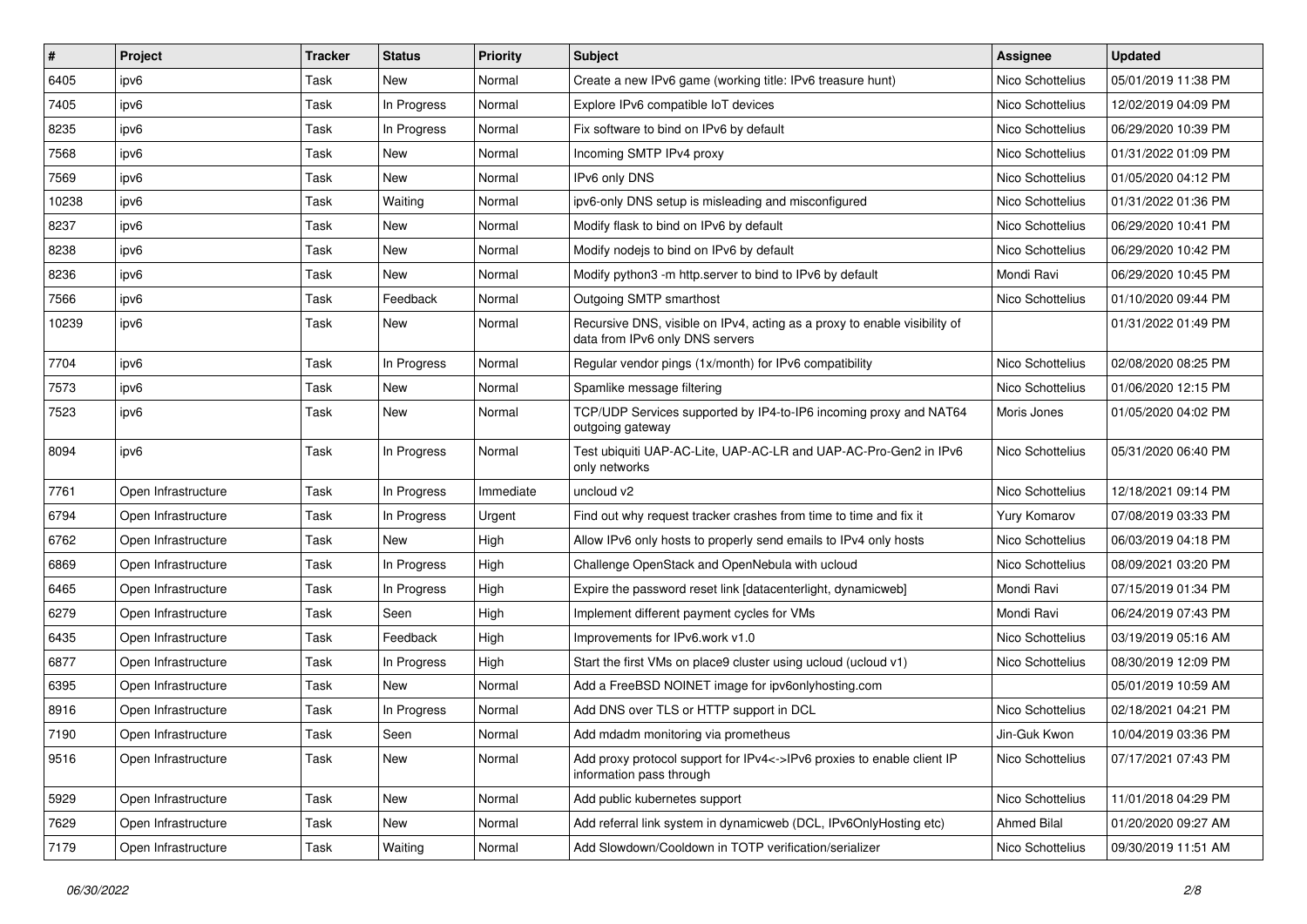| $\vert$ # | Project             | <b>Tracker</b> | <b>Status</b> | <b>Priority</b> | Subject                                                                                     | <b>Assignee</b>  | <b>Updated</b>      |
|-----------|---------------------|----------------|---------------|-----------------|---------------------------------------------------------------------------------------------|------------------|---------------------|
| 7552      | Open Infrastructure | Task           | In Progress   | Normal          | Add some non-critical traffic to router1.place6                                             | Nico Schottelius | 01/02/2020 12:47 PM |
| 7186      | Open Infrastructure | Task           | New           | Normal          | Add support for general VPN including IPv4                                                  | Sanghee Kim      | 01/13/2020 06:37 PM |
| 8536      | Open Infrastructure | Task           | Feedback      | Normal          | Add Ubuntu 20.10 Support to DCL                                                             | Sanghee Kim      | 10/26/2020 03:13 PM |
| 8687      | Open Infrastructure | Task           | In Progress   | Normal          | Adjust diango-hosting to run on Alpine Linux                                                | Nico Schottelius | 12/15/2020 11:20 AM |
| 6900      | Open Infrastructure | Task           | In Progress   | Normal          | Allow creating an image from a file in ucloud-api and ucloud-cli                            |                  | 12/01/2020 02:43 PM |
| 9401      | Open Infrastructure | Task           | New           | Normal          | Building an IPv6 only Matrix network                                                        | Nico Schottelius | 06/07/2021 08:10 PM |
| 6437      | Open Infrastructure | Task           | New           | Normal          | build opennebula ARM64 Packages                                                             |                  | 05/01/2019 11:33 AM |
| 8202      | Open Infrastructure | Task           | New           | Normal          | ceph upstream: ask for one more digit in ceph -s                                            |                  | 02/10/2021 09:20 AM |
| 7207      | Open Infrastructure | Task           | Feedback      | Normal          | Change/add etcd backend to ungleich-otp and rename it to uotp                               | Nico Schottelius | 10/09/2019 12:17 PM |
| 8716      | Open Infrastructure | Task           | New           | Normal          | Checkout support for RNG pass through / help to VMs                                         |                  | 12/16/2020 12:53 PM |
| 8537      | Open Infrastructure | Task           | New           | Normal          | Check whether we can support DNS wildcard with our ipv4/ipv6 proxy                          | Jin-Guk Kwon     | 10/26/2020 01:38 PM |
| 7187      | Open Infrastructure | Task           | Resolved      | Normal          | Configure prometheus blackbox exporter to monitor heise.de via IPv4 and<br>IP <sub>v6</sub> | Nico Schottelius | 01/19/2021 12:48 PM |
| 6903      | Open Infrastructure | Task           | Seen          | Normal          | Create a cdist type for files.datacenterlight.ch                                            | Nico Schottelius | 06/11/2020 09:34 AM |
| 7184      | Open Infrastructure | Task           | Feedback      | Normal          | Create a mailing list for maintenance notifications                                         | Sanghee Kim      | 10/18/2019 08:16 PM |
| 6780      | Open Infrastructure | Task           | New           | Normal          | Create an RFC for ungleich-otp                                                              | Mondi Ravi       | 06/08/2019 05:07 PM |
| 6720      | Open Infrastructure | Task           | New           | Normal          | Create a proxy to reduce latency of package downloads                                       |                  | 05/22/2019 04:22 PM |
| 6727      | Open Infrastructure | Task           | New           | Normal          | Create a terraform provider                                                                 |                  | 05/23/2019 04:12 PM |
| 7403      | Open Infrastructure | Task           | New           | Normal          | Create customer friendly guide for ucloud                                                   |                  | 12/01/2020 02:43 PM |
| 7777      | Open Infrastructure | Task           | Resolved      | Normal          | <b>Create Documentation of Nextcloud</b>                                                    | Nico Schottelius | 01/19/2021 12:48 PM |
| 7136      | Open Infrastructure | Task           | Seen          | Normal          | Create Git submodules                                                                       | Jin-Guk Kwon     | 10/04/2019 03:37 PM |
| 6708      | Open Infrastructure | Task           | New           | Normal          | Create infrastructure usable for IPv6 workshops                                             | Nico Schottelius | 05/19/2019 07:34 PM |
| 5753      | Open Infrastructure | Task           | New           | Normal          | Create Linux beginners guide                                                                |                  | 05/01/2019 11:32 AM |
| 7503      | Open Infrastructure | Task           | New           | Normal          | Create script to create new / updated OpenBSD image for OpenNebula                          |                  | 02/10/2021 09:11 AM |
| 6899      | Open Infrastructure | Task           | In Progress   | Normal          | Create ucloud-file-scan service                                                             |                  | 12/01/2020 02:43 PM |
| 6857      | Open Infrastructure | Task           | In Progress   | Normal          | Create ucloud-firewall                                                                      | Nico Schottelius | 07/01/2020 11:46 AM |
| 6897      | Open Infrastructure | Task           | In Progress   | Normal          | Create ucloud-image service                                                                 |                  | 12/01/2020 02:48 PM |
| 7401      | Open Infrastructure | Task           | New           | Normal          | Create ucloud package for python/alpine                                                     |                  | 12/01/2020 02:43 PM |
| 7206      | Open Infrastructure | Task           | In Progress   | Normal          | Create ucloud page under ungleich.ch/ucloud                                                 | Nico Schottelius | 10/10/2019 06:41 PM |
| 7278      | Open Infrastructure | Task           | In Progress   | Normal          | Define how networking works in ucloud                                                       | Nico Schottelius | 10/31/2019 09:19 AM |
| 6919      | Open Infrastructure | Task           | New           | Normal          | Define incident / downtime notification channels and reaction times                         | Nico Schottelius | 07/02/2019 07:18 PM |
| 8447      | Open Infrastructure | Task           | In Progress   | Normal          | Deploy POC IPv6 cluster on DCL (v202009)                                                    | Nico Schottelius | 09/15/2020 10:24 PM |
| 7688      | Open Infrastructure | Task           | In Progress   | Normal          | Disable rp_filter on router2.place5 (alpine sets =1 on .all and .default)                   | Nico Schottelius | 02/04/2020 05:28 PM |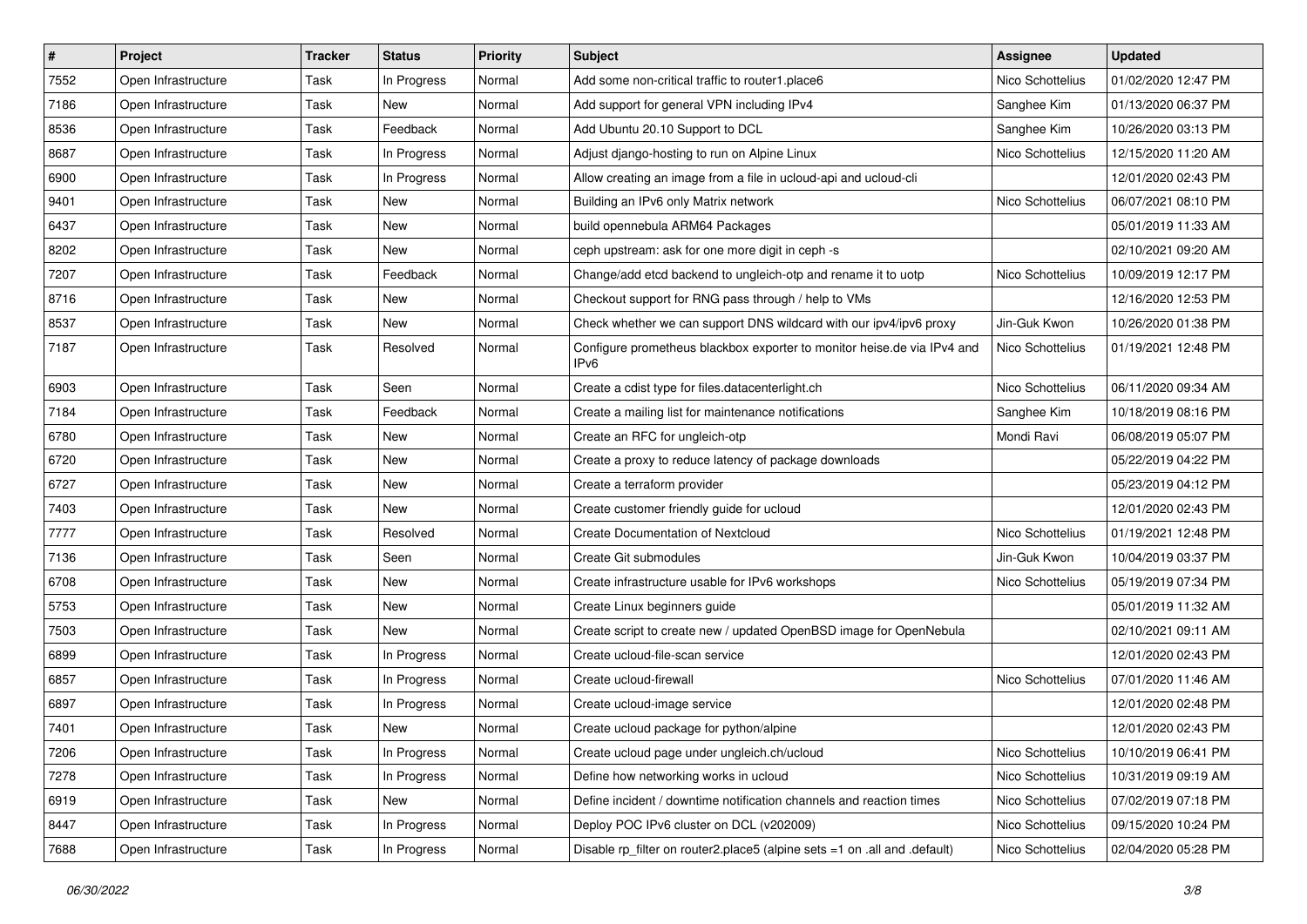| $\vert$ # | Project             | <b>Tracker</b> | <b>Status</b> | <b>Priority</b> | Subject                                                                                       | Assignee              | <b>Updated</b>      |
|-----------|---------------------|----------------|---------------|-----------------|-----------------------------------------------------------------------------------------------|-----------------------|---------------------|
| 6693      | Open Infrastructure | Task           | In Progress   | Normal          | Document internal networking support, console features, floating IP options                   | Nico Schottelius      | 05/16/2019 03:55 PM |
| 7044      | Open Infrastructure | Task           | New           | Normal          | Document IPv6 only NAT64 enabled client network issues                                        | Nico Schottelius      | 08/13/2019 10:47 AM |
| 6052      | Open Infrastructure | Task           | Seen          | Normal          | Document IPv6 routing service                                                                 | Nico Schottelius      | 11/11/2018 11:51 PM |
| 6406      | Open Infrastructure | Task           | New           | Normal          | Document our LDAP setup and make it publicly available                                        | Nico Schottelius      | 01/19/2021 12:48 PM |
| 5882      | Open Infrastructure | Task           | In Progress   | Normal          | Document the netboot setup                                                                    | Nico Schottelius      | 10/25/2018 08:47 PM |
| 7086      | Open Infrastructure | Task           | New           | Normal          | [dynamicweb]Expose password reset option in the user dashboard                                | Sanghee Kim           | 08/26/2019 02:29 PM |
| 7089      | Open Infrastructure | Task           | New           | Normal          | [dynamicweb] Implement 2FA in dynamicweb with ungleich-otp                                    | Mondi Ravi            | 08/26/2019 01:59 PM |
| 7033      | Open Infrastructure | Task           | New           | Normal          | [dynamicweb] Payment fails without a proper message                                           |                       | 08/07/2019 06:20 PM |
| 7087      | Open Infrastructure | Task           | New           | Normal          | [dynamicweb] Remove password in email and replace it with a link to set it<br>via dashboard   |                       | 08/26/2019 01:57 PM |
| 7937      | Open Infrastructure | Task           | New           | Normal          | Estimate the effort to create matrix web client; create minimum sample                        |                       | 12/01/2020 02:49 PM |
| 7153      | Open Infrastructure | Task           | In Progress   | Normal          | Experiment with full routing tables                                                           | Nico Schottelius      | 09/17/2019 05:24 PM |
| 6258      | Open Infrastructure | Task           | In Progress   | Normal          | Expose IPv6 vs. IPv4 statistics publicly                                                      | Nico Schottelius      | 12/23/2018 07:03 PM |
| 6414      | Open Infrastructure | Task           | New           | Normal          | Expose the console of the VM to the users (noVNC or spice)                                    | Mondi Ravi            | 06/25/2019 06:49 PM |
| 7009      | Open Infrastructure | Task           | In Progress   | Normal          | Find out why Alpine Linux hangs at boot when it does not have a link on a<br>device with dhcp | Nico Schottelius      | 07/30/2019 08:02 PM |
| 7604      | Open Infrastructure | Task           | In Progress   | Normal          | Find out why ciara2 was not automatically detected to be offline                              | Nico Schottelius      | 01/13/2020 07:30 PM |
| 6255      | Open Infrastructure | Task           | In Progress   | Normal          | Find the right settings for kubernetes in ipv6 only settings                                  | Nico Schottelius      | 12/23/2018 11:14 PM |
| 7010      | Open Infrastructure | Task           | Waiting       | Normal          | Fix Alpine Linux installer to support serial && push it upstream                              |                       | 06/11/2020 09:35 AM |
| 6466      | Open Infrastructure | Task           | New           | Normal          | Fix the link in the password reset E-Mail [dynamicweb]                                        | William<br>Colmenares | 06/26/2019 04:28 PM |
| 7295      | Open Infrastructure | Task           | New           | Normal          | Flow 10: as a sysadmin, I want to be able to see statistics                                   |                       | 12/01/2020 02:43 PM |
| 7287      | Open Infrastructure | Task           | New           | Normal          | Flow 2: As a user I want to order an IPv6 only VM (via cli) (existing OS)                     |                       | 12/01/2020 02:43 PM |
| 7288      | Open Infrastructure | Task           | New           | Normal          | Flow 3: As a user I want to order a VM with my own OS (IPv6 only)                             |                       | 12/01/2020 02:43 PM |
| 7289      | Open Infrastructure | Task           | New           | Normal          | Flow 4: As a user I want to have a dualstack reachable VM                                     |                       | 12/01/2020 02:43 PM |
| 7290      | Open Infrastructure | Task           | New           | Normal          | Flow 5: as a user I want to map an IPv4 address to another VM                                 |                       | 12/01/2020 02:43 PM |
| 7291      | Open Infrastructure | Task           | New           | Normal          | Flow 6: as a sysadmin I want to know / install all requirements                               | Nico Schottelius      | 11/02/2019 12:53 AM |
| 7292      | Open Infrastructure | Task           | New           | Normal          | Flow 7: as a sysadmin I want to be able to migrate VMs                                        |                       | 12/01/2020 02:43 PM |
| 7293      | Open Infrastructure | Task           | New           | Normal          | Flow 8: As a user I want to be able to order a new network and use it                         |                       | 12/01/2020 02:43 PM |
| 7294      | Open Infrastructure | Task           | New           | Normal          | Flow 9: as a user I want to have an overview of my spendings and bills                        | Mondi Ravi            | 11/02/2019 12:59 AM |
| 7285      | Open Infrastructure | Task           | In Progress   | Normal          | Flows to implement and do document for go live (parent)                                       | Nico Schottelius      | 08/09/2021 03:20 PM |
| 7654      | Open Infrastructure | Task           | New           | Normal          | Get VMs info from Opennebula and save it in etcd                                              | <b>Ahmed Bilal</b>    | 01/28/2020 10:36 AM |
| 8651      | Open Infrastructure | Task           | Seen          | Normal          | Implement floating IPs                                                                        | Jin-Guk Kwon          | 11/28/2020 08:33 PM |
| 7125      | Open Infrastructure | Task           | Feedback      | Normal          | Implement "ordering" and "products" with ucloud                                               | Nico Schottelius      | 09/28/2019 04:36 PM |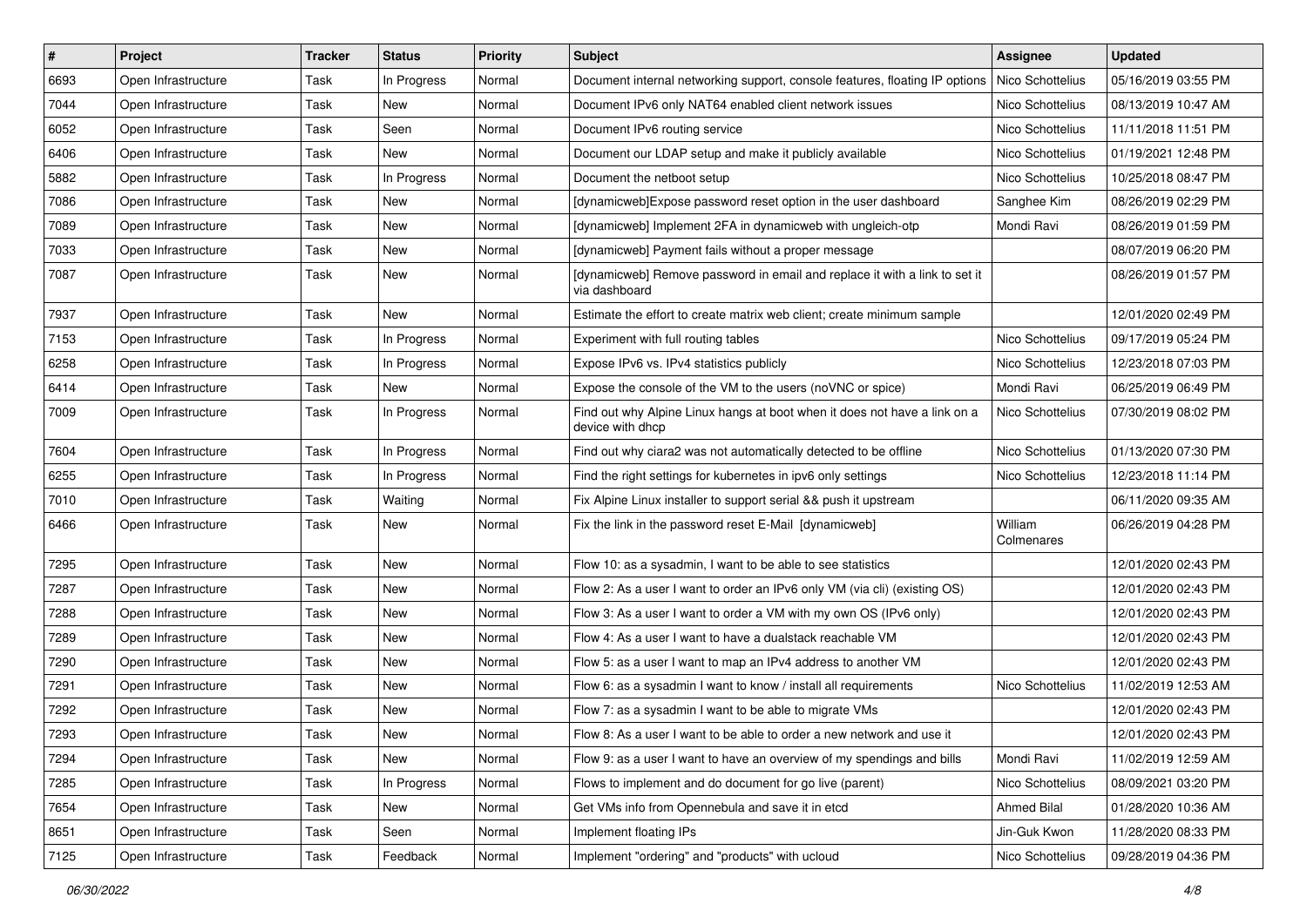| $\pmb{\#}$ | Project             | <b>Tracker</b> | <b>Status</b> | <b>Priority</b> | <b>Subject</b>                                                                                 | <b>Assignee</b>  | <b>Updated</b>      |
|------------|---------------------|----------------|---------------|-----------------|------------------------------------------------------------------------------------------------|------------------|---------------------|
| 6904       | Open Infrastructure | Task           | In Progress   | Normal          | Implement ucloud-image-store management                                                        |                  | 12/01/2020 02:43 PM |
| 5928       | Open Infrastructure | Task           | New           | Normal          | Introduce API support for VM handling: create and delete operation (and<br>maybe image upload) | Nico Schottelius | 11/01/2018 04:28 PM |
| 6915       | Open Infrastructure | Task           | Seen          | Normal          | Introduce host status' and over/underbooking constraints                                       |                  | 12/01/2020 02:43 PM |
| 8069       | Open Infrastructure | Task           | Waiting       | Normal          | Investigate potential bottleneck on storage/CEPH at DCL                                        |                  | 05/29/2020 09:02 AM |
| 7229       | Open Infrastructure | Task           | New           | Normal          | Make letsencrypt nginx cert to work on alpine                                                  |                  | 10/14/2019 12:23 PM |
| 7053       | Open Infrastructure | Task           | New           | Normal          | Make nodejs/npm work on IPv6 only hosts                                                        |                  | 08/16/2019 10:52 AM |
| 7117       | Open Infrastructure | Task           | New           | Normal          | Make ungleich-otp better usable for the public                                                 | Nico Schottelius | 09/05/2019 01:55 PM |
| 7249       | Open Infrastructure | Task           | Seen          | Normal          | Merge ucloud components into one repository                                                    | Nico Schottelius | 10/25/2019 12:50 PM |
| 9487       | Open Infrastructure | Task           | In Progress   | Normal          | Migrate our ceph clusters into rook                                                            | Nico Schottelius | 07/08/2021 11:35 PM |
| 10411      | Open Infrastructure | Task           | In Progress   | Normal          | Migrate ula.ungleich.ch into Kubernetes and upgrade it to latest Django                        | Nico Schottelius | 03/19/2022 07:46 PM |
| 6763       | Open Infrastructure | Task           | Seen          | Normal          | Mirror debian (maybe from / with help of debian.ethz.ch)                                       | Yury Komarov     | 06/18/2019 03:13 PM |
| 6541       | Open Infrastructure | Task           | In Progress   | Normal          | Monitor fans and power supplies                                                                | Nico Schottelius | 01/19/2021 12:48 PM |
| 7930       | Open Infrastructure | Task           | Waiting       | Normal          | Monitoring LAN in place6                                                                       |                  | 02/10/2021 09:26 AM |
| 7135       | Open Infrastructure | Task           | Seen          | Normal          | Monitor nginx status codes in prometheus                                                       | Jin-Guk Kwon     | 10/04/2019 03:37 PM |
| 8111       | Open Infrastructure | Task           | In Progress   | Normal          | Monitor unbound nodes                                                                          |                  | 02/10/2021 09:21 AM |
| 7138       | Open Infrastructure | Task           | In Progress   | Normal          | Nico's open / next points for ucloud                                                           | Nico Schottelius | 10/06/2019 07:22 AM |
| 7953       | Open Infrastructure | Task           | New           | Normal          | Normalize user management                                                                      |                  | 05/02/2020 11:23 AM |
| 7757       | Open Infrastructure | Task           | Seen          | Normal          | opennebula incorrectly re-uses vncs ports                                                      | Nico Schottelius | 02/19/2020 02:28 PM |
| 8129       | Open Infrastructure | Task           | In Progress   | Normal          | Phase in AS207996 for place6                                                                   | Nico Schottelius | 06/08/2020 11:05 AM |
| 7174       | Open Infrastructure | Task           | In Progress   | Normal          | Port the current blog's design to lektor (staticcms)                                           | Mondi Ravi       | 10/03/2019 03:18 AM |
| 7456       | Open Infrastructure | Task           | New           | Normal          | Prototype support for IPv6 only mail servers                                                   | Nico Schottelius | 12/10/2019 05:04 PM |
| 6049       | Open Infrastructure | Task           | New           | Normal          | Publish / document our Kubernetes / IPv6 experiences                                           | Nico Schottelius | 11/11/2018 09:13 PM |
| 7893       | Open Infrastructure | Task           | New           | Normal          | Remove TLS 1.0 and TLS 1.1 from our webhostings                                                |                  | 03/31/2020 12:21 PM |
| 7178       | Open Infrastructure | Task           | In Progress   | Normal          | Replace routers: router1.place5, router2.place5, router1.place6,<br>router2.place6             | Nico Schottelius | 08/09/2021 03:19 PM |
| 7402       | Open Infrastructure | Task           | Feedback      | Normal          | Reproduce issues in ucloud-pay                                                                 | Mondi Ravi       | 12/05/2019 12:22 PM |
| 6980       | Open Infrastructure | Task           | New           | Normal          | Research and publish how we deal / have to deal with court orders and<br>foreign authorities   | Sanghee Kim      | 07/19/2019 12:12 PM |
| 6989       | Open Infrastructure | Task           | Seen          | Normal          | Research LEETSPEAK websites                                                                    | Jason Kim        | 07/22/2019 11:30 AM |
| 6712       | Open Infrastructure | Task           | New           | Normal          | Rework public key management on the DCL website                                                |                  | 05/20/2019 09:27 PM |
| 7427       | Open Infrastructure | Task           | In Progress   | Normal          | Rough draft to support console on our VMs                                                      | Jin-Guk Kwon     | 01/13/2020 03:13 AM |
| 7284       | Open Infrastructure | Task           | In Progress   | Normal          | router1.place6 phase back in                                                                   | Nico Schottelius | 06/15/2020 11:04 AM |
| 10091      | Open Infrastructure | Task           | In Progress   | Normal          | SBC router / board evaluation 2022                                                             | Nico Schottelius | 12/31/2021 11:01 PM |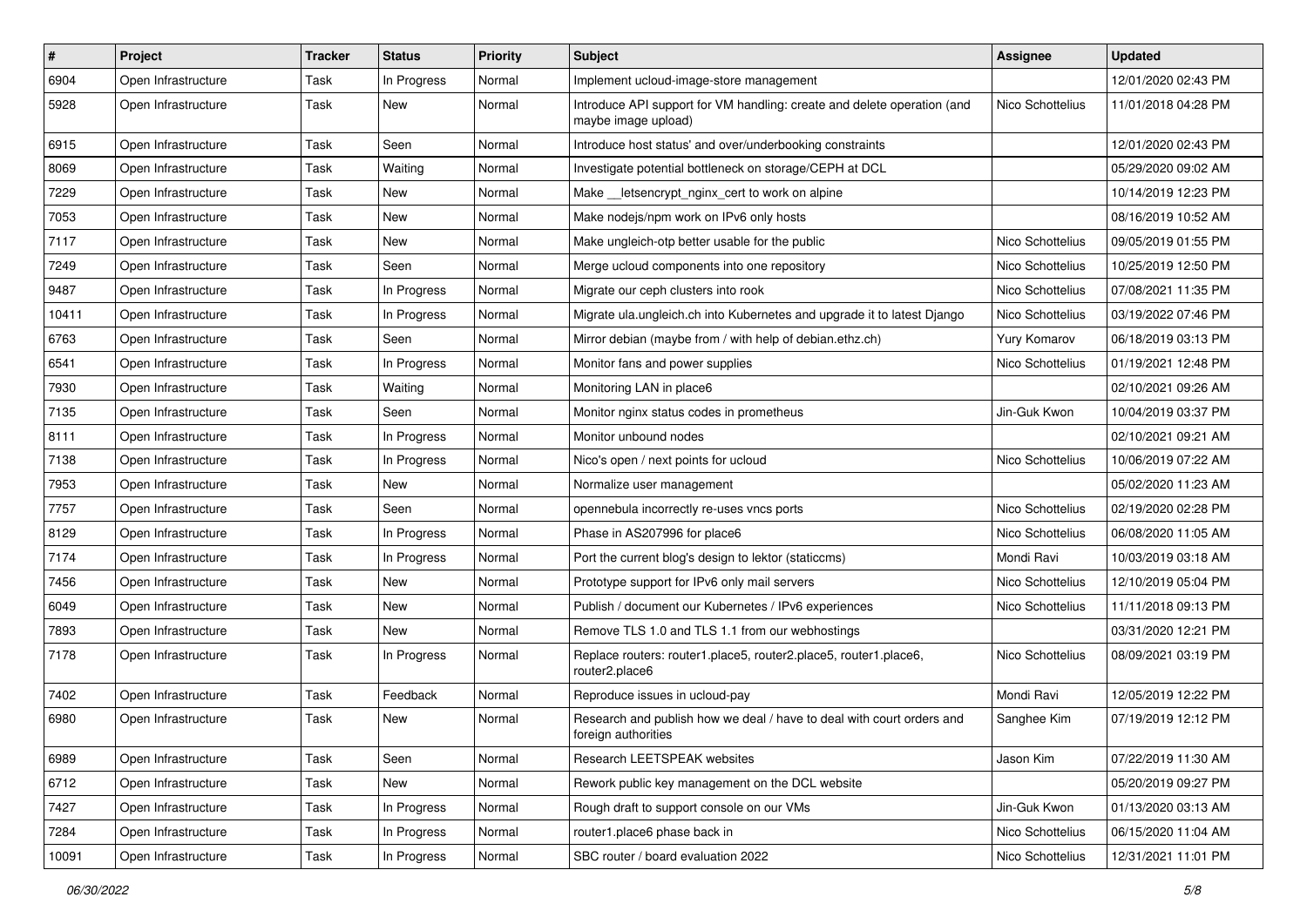| $\vert$ # | Project             | <b>Tracker</b> | <b>Status</b> | <b>Priority</b> | Subject                                                                                           | <b>Assignee</b>       | <b>Updated</b>      |
|-----------|---------------------|----------------|---------------|-----------------|---------------------------------------------------------------------------------------------------|-----------------------|---------------------|
| 7601      | Open Infrastructure | Task           | Seen          | Normal          | Setup an SSH jump host                                                                            |                       | 02/10/2021 09:04 AM |
| 8421      | Open Infrastructure | Task           | In Progress   | Normal          | Setup matrix voyager bot for ungleich                                                             | Nico Schottelius      | 09/06/2020 05:56 PM |
| 7185      | Open Infrastructure | Task           | Seen          | Normal          | Setup network monitoring system on new off-site VPS                                               | Nico Schottelius      | 06/11/2020 09:36 AM |
| 8201      | Open Infrastructure | Task           | New           | Normal          | Setup our own NTP pool                                                                            |                       | 02/10/2021 09:20 AM |
| 7122      | Open Infrastructure | Task           | Resolved      | Normal          | Setup production etcd cluster in place6                                                           | Nico Schottelius      | 01/19/2021 12:48 PM |
| 7649      | Open Infrastructure | Task           | In Progress   | Normal          | Sketch a VM backup & restore                                                                      | <b>Ahmed Bilal</b>    | 01/31/2020 07:16 PM |
| 7650      | Open Infrastructure | Task           | New           | Normal          | Synchronise opennebula VMs with etcd                                                              | Nico Schottelius      | 01/31/2020 07:13 PM |
| 7242      | Open Infrastructure | Task           | In Progress   | Normal          | Test active-active IPv6/IPv4 configurations on routers                                            | Nico Schottelius      | 10/20/2019 05:10 PM |
| 7201      | Open Infrastructure | Task           | In Progress   | Normal          | Test BGP based virtual ip                                                                         | Nico Schottelius      | 10/03/2019 04:30 PM |
| 7890      | Open Infrastructure | Task           | In Progress   | Normal          | test conntrack sync                                                                               | Jin-Guk Kwon          | 03/31/2020 01:17 PM |
| 9468      | Open Infrastructure | Task           | In Progress   | Normal          | Test helm kube-prometheus-stack                                                                   | Nico Schottelius      | 07/01/2021 04:00 PM |
| 8689      | Open Infrastructure | Task           | New           | Normal          | Test q-in-q multiple vlans with mikrotik <-> Linux                                                |                       | 12/07/2021 12:48 AM |
| 7205      | Open Infrastructure | Task           | In Progress   | Normal          | Try 1: Installing ucloud on Arch Linux                                                            | Nico Schottelius      | 10/10/2019 07:37 PM |
| 8670      | Open Infrastructure | Task           | New           | Normal          | Turn "temper" into an openwrt upstream package                                                    |                       | 07/29/2021 08:15 PM |
| 6931      | Open Infrastructure | Task           | In Progress   | Normal          | ucloud-host                                                                                       | Nico Schottelius      | 09/28/2019 04:35 PM |
| 6995      | Open Infrastructure | Task           | New           | Normal          | ucloud-pay v1: Implement payment support into ucloud                                              |                       | 07/24/2019 05:39 PM |
| 6996      | Open Infrastructure | Task           | New           | Normal          | ucloud-pay v2: add support for retrieving payments from ZKB                                       |                       | 07/24/2019 05:40 PM |
| 6908      | Open Infrastructure | Task           | In Progress   | Normal          | ucloud v2 features                                                                                | Nico Schottelius      | 10/25/2019 12:58 PM |
| 7876      | Open Infrastructure | Task           | In Progress   | Normal          | UI/UX improvement suggestions for matrix                                                          | Nico Schottelius      | 05/09/2020 06:32 PM |
| 7689      | Open Infrastructure | Task           | Seen          | Normal          | Update certbot on several VMs                                                                     | Nico Schottelius      | 01/19/2021 12:48 PM |
| 6696      | Open Infrastructure | Task           | New           | Normal          | Update documentation / instructions on how to login to a new VM                                   | Nico Schottelius      | 05/17/2019 11:03 AM |
| 7561      | Open Infrastructure | Task           | In Progress   | Normal          | Update mystrom switches to support IPv6 only networks                                             | Nico Schottelius      | 01/03/2020 05:35 PM |
| 6310      | Open Infrastructure | Task           | Waiting       | Normal          | [user request] Add OpenBSD images                                                                 | Nico Schottelius      | 06/28/2019 11:46 PM |
| 9624      | Open Infrastructure | Task           | Seen          | Normal          | [user request] Add support for email hosting                                                      | Nico Schottelius      | 08/09/2021 03:23 PM |
| 6071      | Open Infrastructure | Task           | In Progress   | Normal          | [user request] Checkout how to enable AES-NI or PCLMULQDQ CPU<br>features                         | Jin-Guk Kwon          | 12/29/2018 12:53 PM |
| 6326      | Open Infrastructure | Task           | New           | Normal          | [user request] Support SEPA payments for VMs/Storage                                              | Amal Elshihaby        | 08/09/2021 03:22 PM |
| 6262      | Open Infrastructure | Task           | New           | Normal          | [user request] Warn users what happens on VM delete / make it more clear   Mondi Ravi<br>to users |                       | 12/29/2018 12:53 PM |
| 8176      | Open Infrastructure | Task           | Seen          | Normal          | Verify/update our HSTS, SPF and starttls settings                                                 | Nico Schottelius      | 06/16/2020 02:52 PM |
| 7546      | Open Infrastructure | Task           | In Progress   | Normal          | VM Security based on LDAP accounts                                                                | Mondi Ravi            | 01/01/2020 05:49 PM |
| 6468      | Open Infrastructure | Task           | New           | Normal          | When creating an account: Explain to the user that they get an activation<br>mail                 | William<br>Colmenares | 06/25/2019 05:31 PM |
| 7544      | Open Infrastructure | Task           | New           | Normal          | Write "beginner's guide" for datacenterlight customers                                            |                       | 02/10/2021 09:07 AM |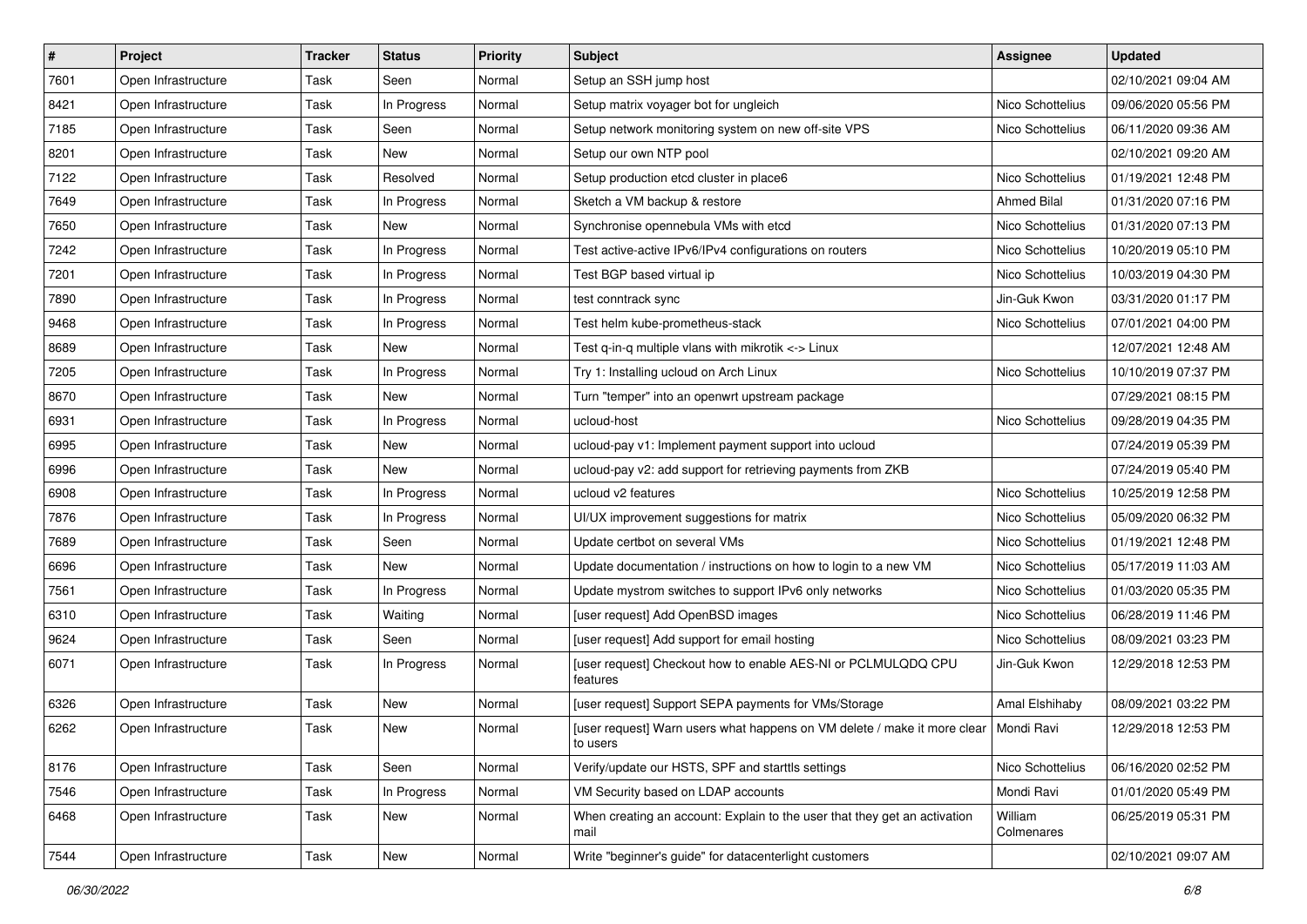| #    | Project                              | <b>Tracker</b> | <b>Status</b> | <b>Priority</b> | <b>Subject</b>                                                                                   | Assignee              | <b>Updated</b>      |
|------|--------------------------------------|----------------|---------------|-----------------|--------------------------------------------------------------------------------------------------|-----------------------|---------------------|
| 6467 | Open Infrastructure                  | Task           | New           | Low             | Add 2FA as an optional login security measurement                                                | William<br>Colmenares | 03/19/2019 01:42 PM |
| 7504 | Open Infrastructure                  | Task           | New           | Low             | Document OpenNebula image creation                                                               |                       | 02/10/2021 09:10 AM |
| 7507 | Open Infrastructure                  | Task           | New           | Low             | Monitor upstream releases / security advisories                                                  |                       | 12/19/2019 07:41 PM |
| 6519 | queue                                | Task           | New           | Urgent          | Stabilisation spring 2019                                                                        |                       | 06/26/2019 12:07 PM |
| 6810 | queue                                | Task           | <b>New</b>    | Normal          | Add a wireguard prometheus exporter to our infrastructure                                        |                       | 07/17/2019 07:06 PM |
| 6981 | queue                                | Task           | New           | Normal          | Add encryption/signing of messages into RT (support.ungleich.ch)                                 |                       | 07/18/2019 11:13 AM |
| 6211 | queue                                | Task           | New           | Normal          | Change nftrules on routers to DROP by default                                                    |                       | 06/28/2019 12:21 PM |
| 6452 | queue                                | Task           | New           | Normal          | Create a new django micro service: IPv6 wishlist                                                 |                       | 07/21/2019 08:43 PM |
| 6811 | queue                                | Task           | New           | Normal          | Create a new easy to use cloud / vmm manager [project name: Kraut<br>cloud, crown cloud, ucloud] |                       | 06/09/2019 02:28 AM |
| 5695 | queue                                | Task           | New           | Normal          | Create micro service that broadcasts events from opennebula on our<br>message bus                |                       | 06/23/2019 06:57 PM |
| 6679 | queue                                | Task           | <b>New</b>    | Normal          | Create ungleich game, a flask based game to show system engineering<br>skills                    |                       | 11/06/2019 11:54 AM |
| 5436 | queue                                | Task           | New           | Normal          | Figure out what the fortinet device is for and checkout if we have a use for                     |                       | 06/24/2019 12:27 PM |
| 6625 | queue                                | Task           | Feedback      | Normal          | Fix our dkim setup                                                                               | Nico Schottelius      | 10/17/2019 10:29 AM |
| 6685 | queue                                | Task           | New           | Normal          | Implement game challenges 1-6                                                                    |                       | 06/23/2019 07:02 PM |
| 6068 | queue                                | Task           | New           | Normal          | Move redash (lorawan.ungleich.ch) to a new IPv6 only VM in place6                                |                       | 06/23/2019 06:53 PM |
| 5808 | queue                                | Task           | New           | Normal          | Provide 2 ntp servers: one in place5, one in place6 and join the ntp pool                        |                       | 06/23/2019 06:55 PM |
| 5789 | queue                                | Task           | <b>New</b>    | Normal          | Some issues to be cleared about userservice                                                      |                       | 06/23/2019 06:55 PM |
| 5930 | queue                                | Task           | Waiting       | Normal          | [user request] Evaluate, if we can replace google analytics with<br>https://matomo.org/          |                       | 02/10/2021 08:49 AM |
| 7023 | Swiss School of Digital<br>Education | Task           | New           | Normal          | Create logo and register brand in Switzerland                                                    | Sanghee Kim           | 08/01/2019 10:48 PM |
| 9091 | Swiss School of Digital<br>Education | Task           | In Progress   | Normal          | Create, market and launch "Basic IPv6 Routing" Course                                            | Nico Schottelius      | 04/02/2021 06:47 PM |
| 9294 | Swiss School of Digital<br>Education | Task           | <b>New</b>    | Normal          | Create plan for hosting Christian Folini and team                                                | Sanghee Kim           | 05/06/2021 03:09 PM |
| 7898 | Swiss School of Digital<br>Education | Task           | In Progress   | Normal          | Organise first Django course (1 week)                                                            | Nico Schottelius      | 06/15/2020 05:06 PM |
| 9650 | Swiss School of Digital<br>Education | Task           | In Progress   | Normal          | Organise food                                                                                    | Nico Schottelius      | 08/19/2021 12:24 PM |
| 9648 | Swiss School of Digital<br>Education | Task           | In Progress   | Normal          | Organise OWASP event / Christian Folini (2021-10-2330)                                           | Nico Schottelius      | 08/19/2021 12:27 PM |
| 8298 | Swiss School of Digital<br>Education | Task           | New           | Normal          | Promote the first django course that happens on 27th of July                                     | Sanghee Kim           | 07/17/2020 10:50 AM |